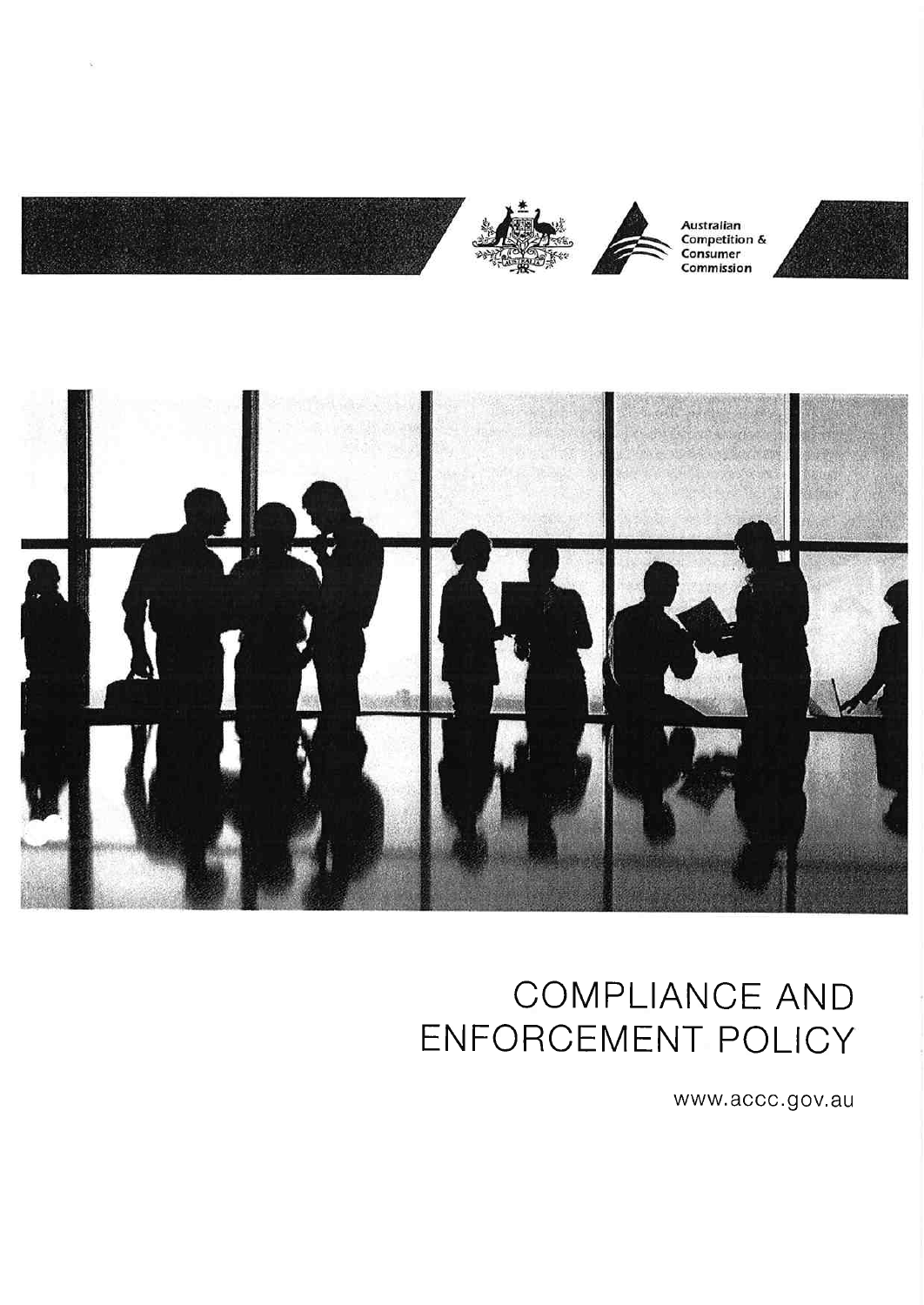## Policy purpose

This policy sets out the principles adopted by the Australian Competition and Consumer Commission to achieve compliance with the law, and outlines the ACCC's enforcement powers, functions, priorities, strategies and regime.

## ACCC jurisdiction and available enforcement options

The ACCC is Australia's peak consumer protection and competition agency. The ACCC is an independent statutory government authority serving the public interest. Most of the ACCC's enforcement work is conducted under the provisions of the Competitíon and Consumer Act 2010.

The purpose of the Competition and Consumer Act is to enhance the welfare of Australians by:

- . promoting competition among business
- promoting fair trading by business
- . providing for the protection of consumers in their dealings with business.

The Competition and Consumer Act provides the ACCC with a range of enforcement remedies, including courtbased outcomes and court enforceable undertakings. The ACCC also resolves many matters administratively. These options are discussed more fully below.

### Australian Consumer Law

The Australian Consumer Law is the national consumer law and is applied at the Commonwealth level and in each state and territory.

At the Commonwealth level it is included as part of the Competition and Consumer Act. Compliance and enforcement with the law will be on a 'one-law, multipleregulators' model, with existing consumer regulators enforcing the uniform law.

This policy is consistent with and expands on the principles in the ACL Compliance and Enforcement Guide and outlines the ACCC's approach to compliance and enforcement more generally.

## Prioritisation of enforcement matters and the exercise of the ACCC's discretion

In enforcing the provisions of the Competition and Consumer Act, the ACCC's primary aims are to:

- . stoÞ the unlawful conduct
- . deter future offending conduct
- . undo the harm caused by the contravening conduct (for example by corrective advertising or restitution for consumers and businesses adversely affected)
- . encourage the effective use of compliance systems
- where warranted, punish the wrongdoer by the imposition of penalties or fines.

The ACCC cannot pursue all the complaints it receives and the ACCC is unlikely to become involved in resolving individual disputes. While all complaints are carefully considered, the ACCC's role is to focus on widespread consumer detriment and the ACCC exercises its discretion to direct resources to the investigation and resolution of matters that provide the greatest overall benefìt for consumers.

To assist with this determination, the ACCC gives enforcement priority to matters that demonstrate one or more of the following factors:

- ¡ conduct of significant public interest or concern
- conduct resulting in a substantial consumer (including small business) detriment
- anticompetitive conduct involving cartel behaviour or misuse of market power
- unconscionable conduct, particularly involving large national companies or traders
- a conduct demonstrating a blatant disregard for the law
- a conduct involving issues of national or international significance
- conduct detrimentally affecting disadvantaged or vulnerable consumer groups
- conduct in concentrated markets which impacts on small business consumers or suppliers
- conduct involving a significant new or emerging market issue
- conduct that is industry-wide or is likely to become widespread if the ACCC does not intervene
- where ACCC action is likely to have a worthwhile educative or deterrent effect, and/or
- where the person, business or industry has a history of prevíous contraventions of competition, consumer protection or fair trading laws,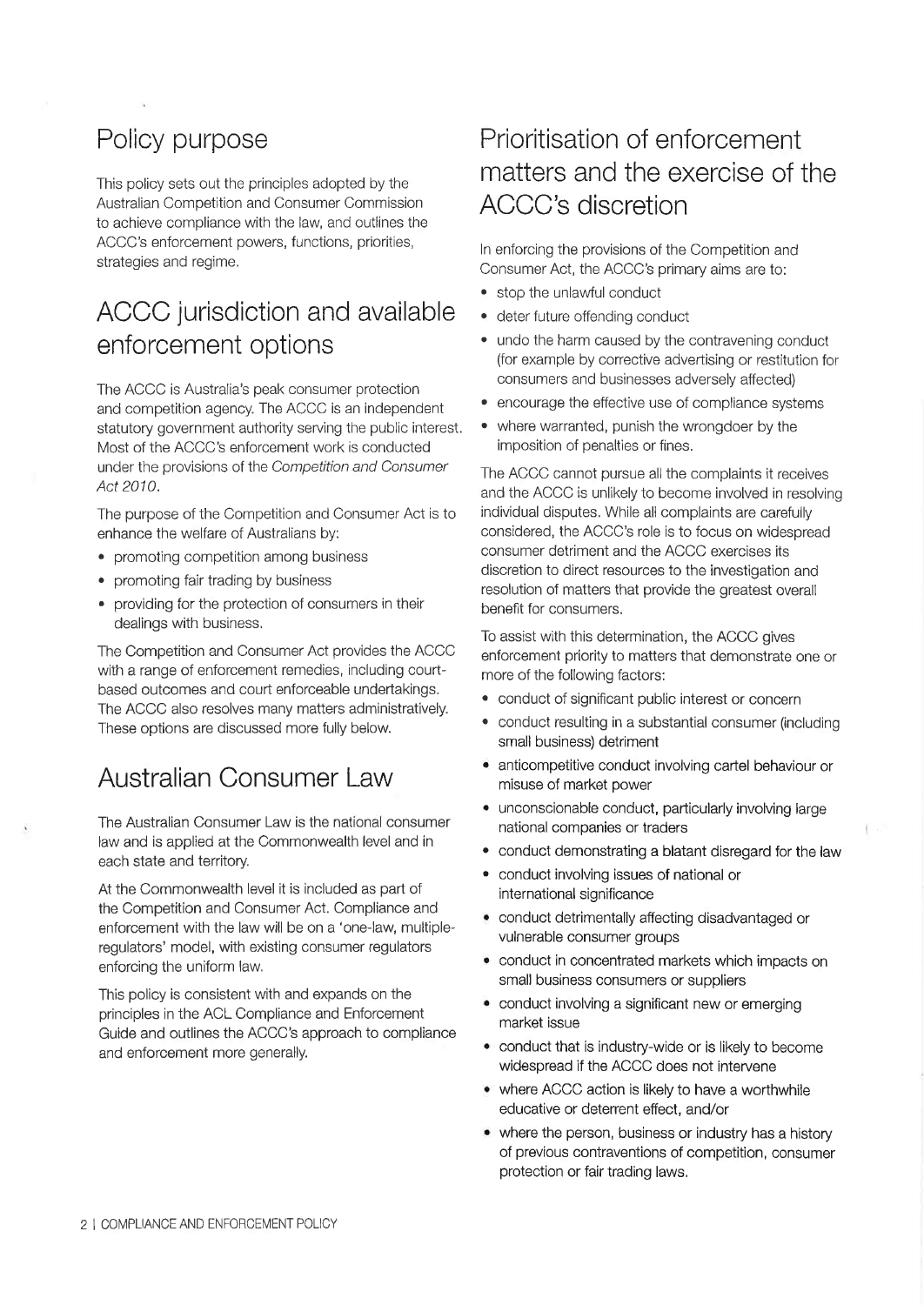Where appropriate the ACCC may also pursue matters that test or clarify the law.

The ACCC reviews its priorities regularly. In addition to those matters that demonstrate the factors above, the ACCC is currently prioritising its work in the following areas:

- . consumer protection in the telecommunications and energy sectors
- conduct that may impede emerging competition involving online traders
- . competition and consumer issues in highly concentrated sectors, in particular in the supermarket and fuel sectors The ACCC exercises its enforcement powers
- carbon pricing representations
- the ACL consumer guarantees regime
- ê consumer protection issues impacting on Indigenous consumers.

When the ACCC decides not to pursue enforcement action in relation to complaints it receives, it may nevertheless:

- provide information to the parties to help them deal with the matter and gain a better understanding of the Competition and Consumer Act even where a possible contravention of the Act is unlikely
- postpone or cease investigations where insufficient information is available to it, with a view to later investigation should further information become available
- draw the possible contravention to relevant parties' attention and provide information to encourage rectification and future compliance where the possible contravention appears accidental, of limited detriment to consumers, or of limited gain to the business concerned
- place the relevant parties on notice about the ACCC's concerns and the possibility of future investigation and action should the conduct continue or re-emerge
- deal with the matter informally where a business has promptly and effectively corrected a possible contravention and has imolemented measures to prevent recurrence.

While the ACCC relies on complaints to identify issues and inform its compliance and enforcement activities, the ACCC is not a complaint handling body that seeks to resolve every approach. lt is unlikely to pursue matters that:

- are one-off, isolated events, unless the conduct involves a blatant and deliberate breach of the law
- . are more appropriately resolved directly between the parties under an industry code (for example by way of mediation)
- involve issues more effectively dealt with at the local level by state and territory agencies (for example by way of individual dispute resolution of a complaint)
- are primarily contractual or private right disputes (the Competition and Consumer Act provides complainants with a private right of action in these circumstances).

## Principles and approaches underlying this policy

independently in the public interest with integrity and professionalism and without fear, favour or bias.

The ACCC's enforcement response is proportionate to the conduct and resulting harm, and the implementation of the ACCC's enforcement policy is governed by the following guiding principles:

- Transparency-this has two aspects:
	- the ACCC's decision-making takes place within rigorous corporate governance processes and is able to be reviewed by a range of agencies, including the Commonwealth Ombudsman and the courts
	- the ACCC does not do private deals-every enforcement matter that is dealt with through litigation or formal resolution is made public.
- Confidentiality-in general, investigations are conducted confidentially and the ACCC does not comment on matters it may or may not be investigating.
- Timeliness-the investigative process and the resolution of enforcement matters are conducted as efficiently as possible to avoid costly delays and business uncertainty.
- Consistency-the ACCC does not make ad hoc decisions; it sets its focus clearly to give business certainty about its actions.
- Fairness-the ACCC seeks to strike the right balance between voluntary compliance and enforcement while responding to many competing interests.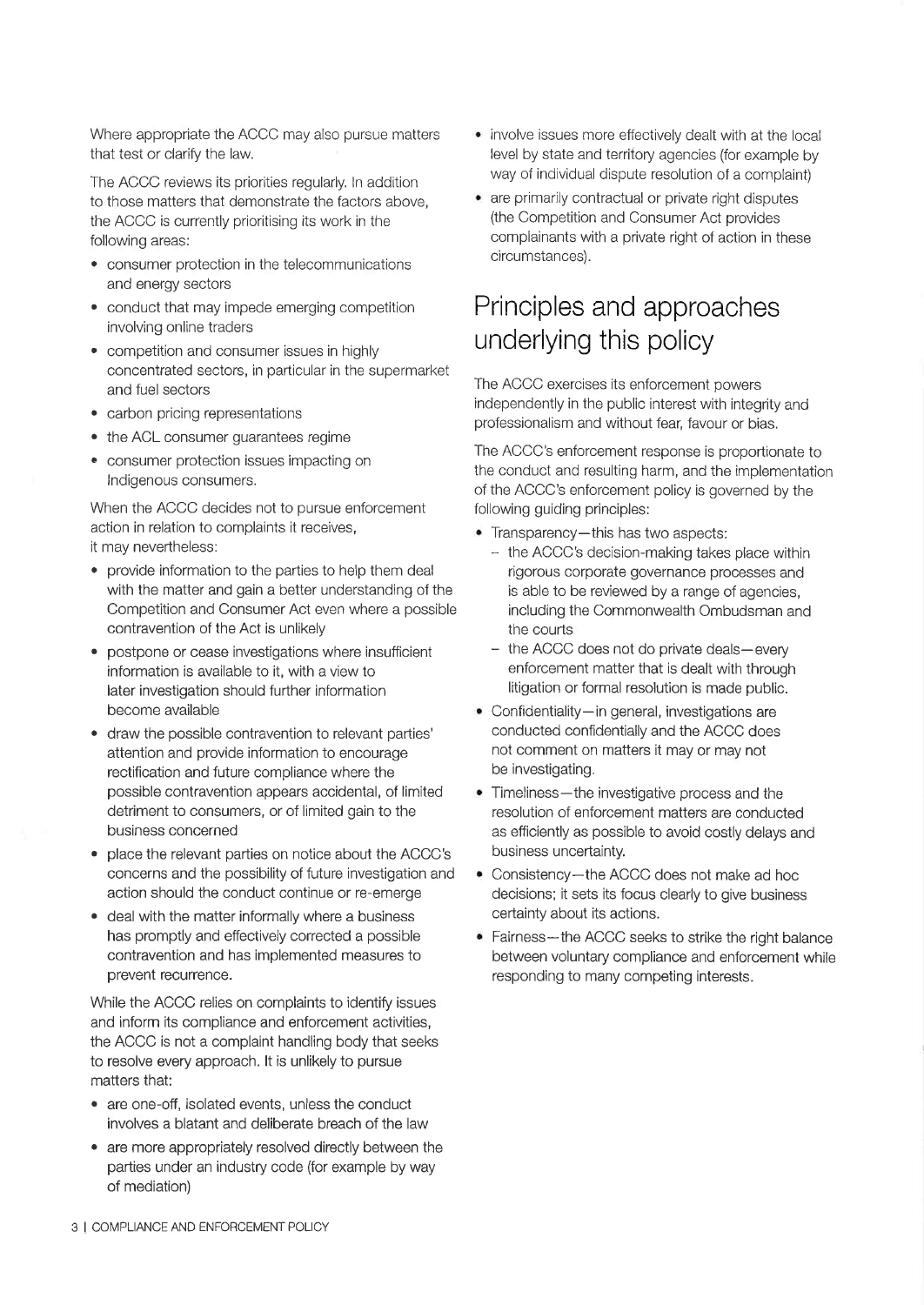## enforcement strategy outcomes

To achieve its compliance objectives the ACCC employs three flexible and integrated strategies:

- . Enforcement of the law, including resolution of possible contraventions both administratively and by litigation.
- . Encouraging compliance with the law by educatlng and informing consumers and businesses about their rights and responsibilities under the Competition and Consumer Act.
- Working with other agencies to implement these strategies.

These strategies are discussed further below.

The ACCC has two additional enforcement strategies, the cooperation policy and the immunity policy for cartels. These are discussed briefly below.

#### Cooperation policy

The ACCC encourages persons and companies who might have contravened the Competition and Consumer Act to come forward and cooperate with the ACCC to address these possible contraventions.

The ACCC may recognise cooperation by:

- . permitting complete or partial immunity from ACCC action
- . making submissions to the court for a reduction in penalty, or
- . agreeing to an administrative settlement instead of litigation.

This policy is flexible, with the ACCC determining each case on its merits. Further informatìon regarding the ACCC cooperation policy for enforcement matters is available at the ACCC website www.accc.gov.au.

#### lmmunity policy for cartels

The ACCC also has an immunity policy designed to encourage self-reporting of cartel involvement. The immunity policy confers immunity from ACCC action to the first eligible cartel participant to report involvement in a cartel. lmmunity is provided subject to certain conditions being met, including full, frank and truthful disclosure and continued cooperation with the ACCC's investigation and any subsequent legal proceedings against other participants. Further information regarding the ACCC immunity policy for cartels is available at the ACCC website www.accc.gov.au.

# ACCC compliance and Compliance and enforcement

The ACCC uses a range of compliance and enforcement tools in order to encourage compliance with the Competìtion and Consumer Act. In deciding which compliance or enforcement tool (or the combination of such tools) to use, the ACCC's first priority is always to achieve the best possible outcome for the community.

#### Education, advice and persuasion

The ACCC makes comprehensive use of educational campaigns to provide information and advice to consumers and businesses, and to use persuasion to encourage compliance with the Competition and Consumer Act. The ACCC takes the firm view that prevention of a breach of the Competition and Consumer Act is always preferable to taking action after a breach has occurred.

The ACCC provides targeted and general publications; it liaises broadly with business, consumer and government agencies about the Competition and Consumer Act and the ACCC's role in its administration. The ACCC aims to ensure that consumers are sufficiently well-informed to benefit from, and stimulate, effective competition.

Communicating its enforcement role is fundamental to the effectiveness of the ACCC's information and liaison activities.

#### Voluntary industry self-regulation codes and schemes

The ACCC encourages and assists genuine voluntary compliance initiatives by individual businesses and industry sectors. These initiatives range from individual trader compliance programs to sector-wide initiatives, including industry charters and voluntary codes of conduct that apply the requirements of the Competition and Consumer Act to the specific circumstances of a particular industry sector.

#### Administrative resolution

In some cases-for example, where the ACCC assesses potential risk flowing from conduct as low-the ACCC may accept an administrative resolution. Depending on the circumstances, administrative resolutions can range from a commitment by a trader in correspondence to a signed agreement between the ACCC and a trader setting out detailed terms and conditions of the resolution. Administrative resolutions generally involve